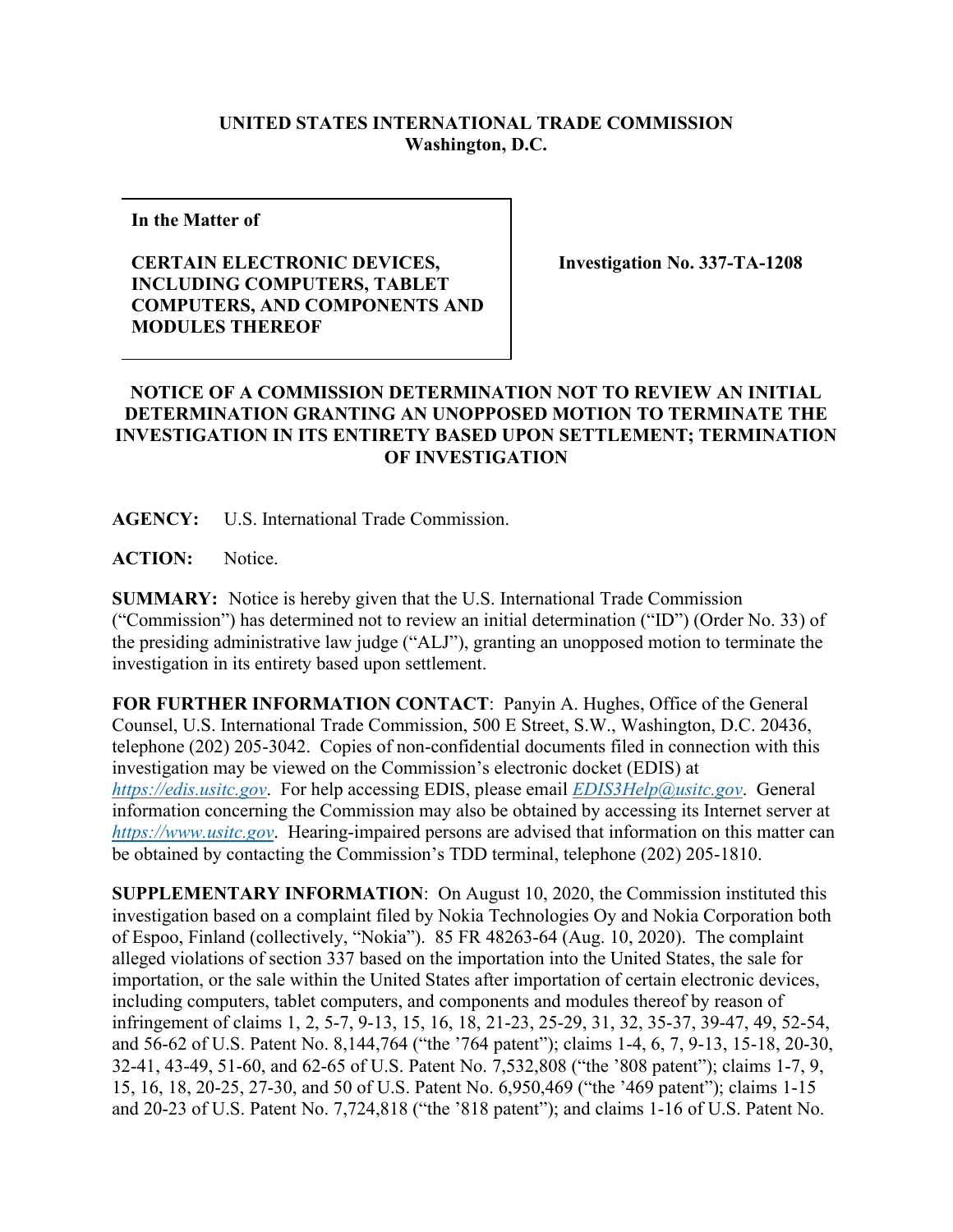8,583,706 ("the '706 patent"). *Id*. The Commission's notice of investigation named the following nine Lenovo entities as respondents: Lenovo (United States), Inc. of Morrisville, North Carolina; Lenovo Group Limited of Quarry Bay, Hong Kong; Lenovo (Beijing) Limited of Beijing, China; Lenovo (Shanghai) Electronics Technology Co. Ltd. of Shanghai, China; Lenovo PC HK Limited of Quarry Bay, Hong Kong; Lenovo Information Products Shenzhen Co. Ltd. of Shenzhen, China; Lenovo Mobile Communication of Wuhan, China; Lenovo Corporation of Wujiang, China; and Lenovo Centro Tecnologico S. de RL CV of Nuevo Leon, Mexico (collectively, "Lenovo"). *Id*. at 48264. The notice of investigation also named the Office of Unfair Import Investigations ("OUII") as a party. *Id*.

On September 4, 2020, the ALJ granted a motion by Google to intervene in this investigation. Although Google sought intervention only as to the '706 patent, the ALJ granted intervention without limitation, and the Commission determined not to review the ID. Order No. 5 (Sept. 4, 2020), *unreviewed by* Comm'n Notice (Sept. 29, 2020).

On March 12, 2021, ALJ granted a motion by Nokia to terminate the investigation as to (1) claims 1, 4-6, 9-13, 22, and 23 of the '818 patent; (2) claims 1, 2, 5-7, 9-13, 15, 16, 18, 21- 23, 25-31, 35, 36, 39, 41-46, 48, 52, 53, 56, 58-60, and 62 of the '764 patent; (3) claims 1, 2-4, 6, 7, 9-13, 15, 17, 18, 20-30, 32-39, 41, 43-47, 49, 51-53, 56-60, and 63 of the '808 patent; (4) claims 2-4, 6, 7, 16, 20-25, 28, and 29 of the '469 patent, (5) all the asserted claims (1-16) of the '706 patent; and (6) Intervenor Google. The Commission determined not to review. Order No. 26 (Mar. 12, 2020), *unreviewed by* Comm'n Notice (Mar. 30, 2020).

On April 22, 2021, Nokia filed a motion to terminate the investigation in its entirety based upon settlement. On May 3, 2021, OUII filed a response in support of the motion, and the ALJ found that the Lenovo respondents do not oppose the motion. ID at 1.

On May 4, 2021, the Chief ALJ issued the subject ID (Order No. 33) granting the motion. The subject ID found that the joint motion complies with Commission Rule 210.21(a)(2), which provides that "[a]ny party may move at any time to terminate an investigation in whole or in part as to any or all respondents on the basis of a settlement, a licensing or other agreement . . . ." 19 CFR 210.21(a)(2). ID at 2. The ID further found that in compliance with 19 CFR 210.21(b), "Nokia represents that there are no other agreements, written or oral, express or implied between the parties concerning the subject matter of the investigation." In addition, the parties provided confidential and public versions of the settlement agreement. The ID also found that "termination of this investigation does not impose any undue burdens on the public health and welfare, competitive conditions in the United States economy, production of like or directly competitive articles in the United States, or United States consumers pursuant to Commission Rule 210.50(b)(2)." *Id.* at 3 (citing 19 CFR 210.50(b)(2)). No one petitioned for review of the ID.

The Commission has determined not to review the subject ID. The investigation is hereby terminated in its entirety.

The Commission vote for this determination took place on May 18, 2021.